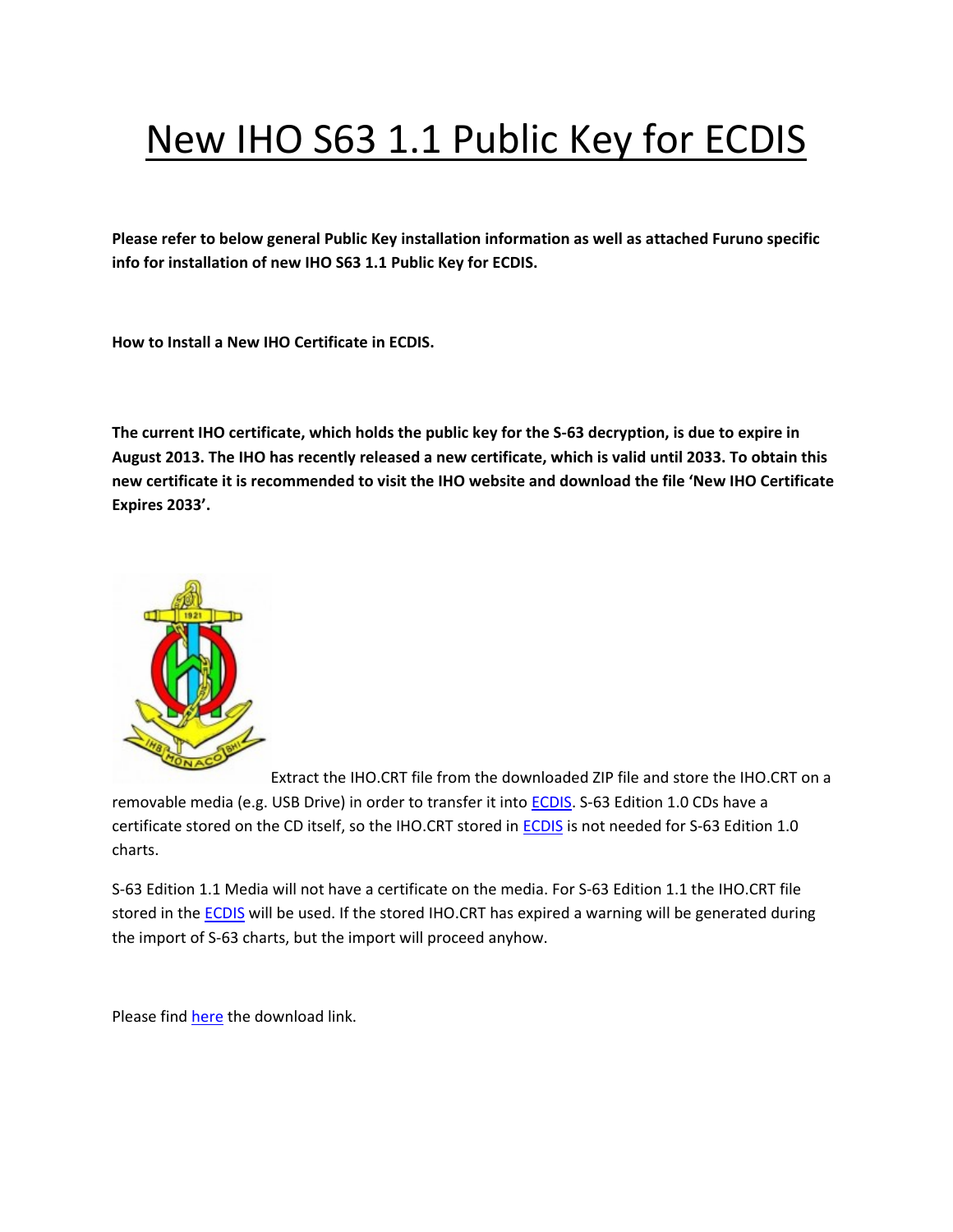## FEA-2107 Public Key Installation

## **8.6.11 How to manage public key from an RENC, JHA**

The procedure below shows how to manage a public key. There are two types of public keys:

- RENC: Primar, AVCS (file name: PRIMAR.PUB)
- JHA (file name: IHO.PUB)

You must load a public key when you load a chart.

1. Select Chart Permits from the Chart menu.

| <b>Chart Permits</b> |               | Source filter                 |                 | $\overline{\mathbf{x}}$ |
|----------------------|---------------|-------------------------------|-----------------|-------------------------|
| <b>Select All</b>    |               | ALL                           |                 | Public Key              |
| Unselect All         |               |                               |                 |                         |
| Cell                 |               | <b>Expires Type Edt</b>       |                 |                         |
| B13VLBNK<br>DE221000 | 2003<br>2003  | 31<br>31                      |                 | Non-HO                  |
| DE316001<br>DE316002 | 2003<br>(2003 | 31<br>s<br>7<br>s<br>31)<br>7 | 3 –<br>3-       | Remove                  |
| DE316003<br>DE316003 | 2003<br>2003  | ς<br>7<br>31<br>7<br>31       | $4-$            |                         |
| DE316004<br>DE321002 | 2003<br>2003  | 31<br>7<br>s<br>ς<br>31<br>7  | $\frac{3}{1}$ - | <b>Load File</b>        |
| DE321002<br>DE416010 | 2003<br>2003  | 31<br>31<br>7<br>s            | 2-              | <b>Backup</b>           |
| DE416020<br>DE416030 | 2003<br>(2003 | S<br>31)<br>7<br>ς<br>31      |                 | Enter Manual            |

2. Click the **Public Key** button to show the Public Key Dialog box.

| <b>Public Key Dialog</b>                                                                                                                                              |  |  |  |         |  |  |  | × |
|-----------------------------------------------------------------------------------------------------------------------------------------------------------------------|--|--|--|---------|--|--|--|---|
| $BIG$ p<br>FCA6 82CE 8E12 CABA 26EF CCF7 110E 526D B078 B05E DECB CD1E B4A2 08F3 AE16 17AE                                                                            |  |  |  |         |  |  |  |   |
| 01F3 5B91 A47E 6DF6 3413 C5E1 2ED0 899B CD13 2ACD 50D9 9151 BDC4 3EE7 3759 2E17.<br>BIG a                                                                             |  |  |  |         |  |  |  |   |
| 962E DDCC 369C BA8E BB26 OEE6 B6A1 26D9 346E 38C5.<br>BIG a                                                                                                           |  |  |  |         |  |  |  |   |
| 16784 71B2 7A9C F44E E91A 49C5 147D B1A9 AAF2 44F0 5A43 4D64 8693 1D2D 1427 1B9E<br>13503 0B71 FD73 DA17 9069 B32E 2935 630E 1C20 6235 4DOD A20A 6C41 6E50 BE79 4CA4. |  |  |  |         |  |  |  |   |
| BIG Y                                                                                                                                                                 |  |  |  |         |  |  |  |   |
|                                                                                                                                                                       |  |  |  |         |  |  |  |   |
|                                                                                                                                                                       |  |  |  |         |  |  |  |   |
|                                                                                                                                                                       |  |  |  | oad New |  |  |  |   |

*Public key dialog box for PRIMAR, AVCS*

| <b>Public Key Dialog</b>                                                                                                                                                              |  |  |  |          |  |  |                                                                        |           | $\boldsymbol{\mathsf{x}}$ |
|---------------------------------------------------------------------------------------------------------------------------------------------------------------------------------------|--|--|--|----------|--|--|------------------------------------------------------------------------|-----------|---------------------------|
| BIG p<br>FCA6 82CE 8E12 CABA 26EF CCF7 110E 526D B078 B05E DECB CD1E B4A2 08F3 AE16 17AE<br>01F3 5B91 A47E 6DF6 3413 C5E1 2ED0 899B CD13 2ACD 50D9 9151 BDC4 3EE7 3759 2E17.<br>BIG a |  |  |  |          |  |  |                                                                        |           |                           |
| 1962E DDCC 369C BA8E BB26 OEE6 B6A1 26D9 346E 38C5.<br>BIG a                                                                                                                          |  |  |  |          |  |  |                                                                        |           |                           |
| 6784 71B2 7A9C F44E E91A 49C5 147D B1A9 AAF2 44F0 5A43 4D64 8693 1D2D<br>B503 OB71<br>BIG v                                                                                           |  |  |  |          |  |  | FD73 DA17 9069 B32E 2935 630E 1C20 6235 4D0D A20A 6C41 6E50 BE79 4CA4. | 1427 1B9E |                           |
|                                                                                                                                                                                       |  |  |  | oad New. |  |  |                                                                        |           |                           |

*Public key dialog box for JHA*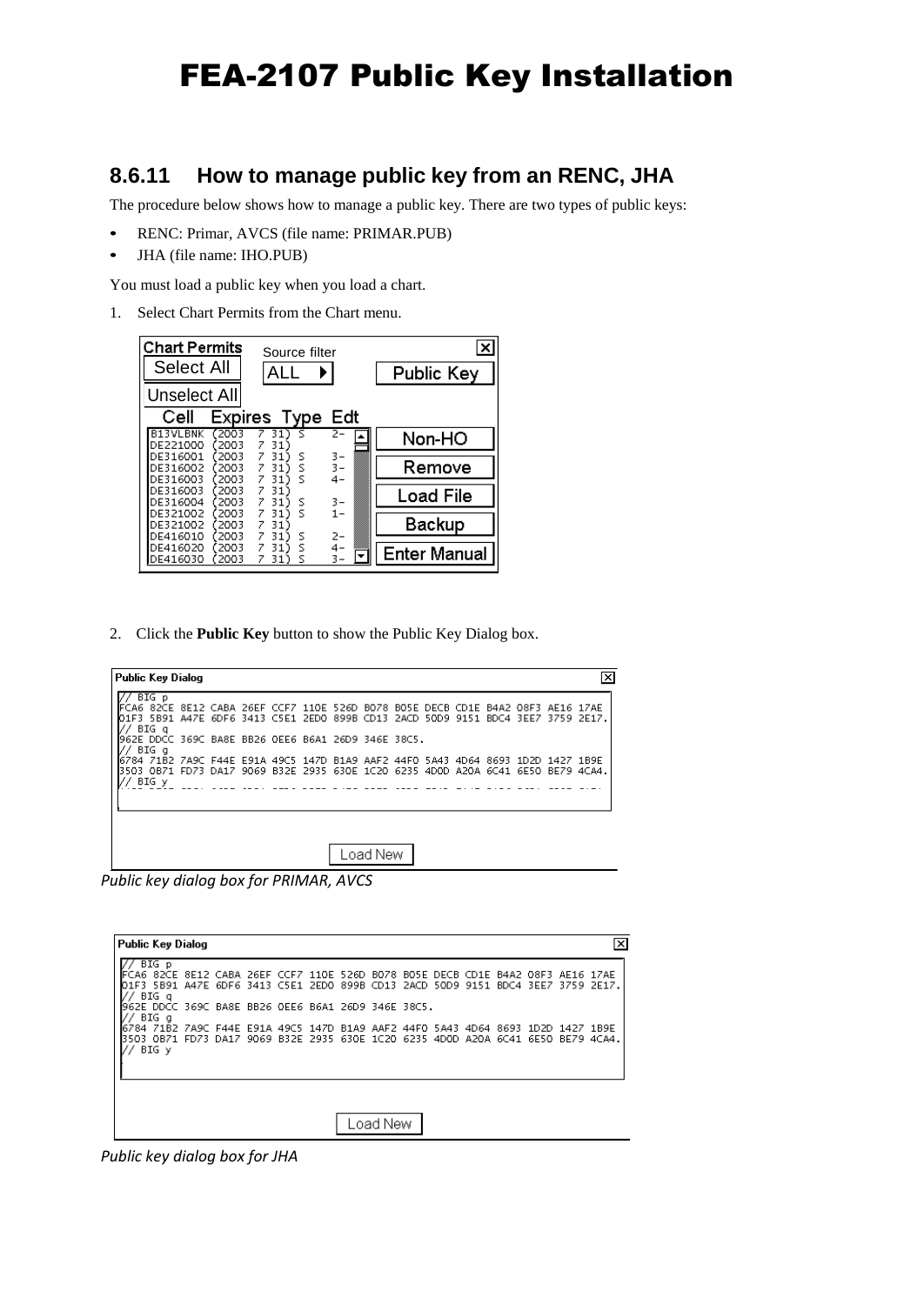3. Insert the floppy disk/CD-ROM/USB memory that contains the public key then click the **Load New** button to load a new public key. The "Permit load" dialog box appears.



4. Select "PRIMAR.pub" (or IHO.PUB) from the Contents window then click the **Load** button. The Public Key Dialog box appears, showing the contents loaded to the ECDIS.

|          | <b>Public Key Dialog</b> |                                                                                                                                                                      |           |      |                                       |          |                          |      |           |            | $\vert x \vert$   |
|----------|--------------------------|----------------------------------------------------------------------------------------------------------------------------------------------------------------------|-----------|------|---------------------------------------|----------|--------------------------|------|-----------|------------|-------------------|
|          | BIG p<br>BIG a           | IFCA6 82CE 8E12 CABA 26EF CCF7 110E 526D B078 B05E DECB CD1E B4A2 08F3 AE16 17AE<br>01F3 5B91 A47E 6DF6 3413 C5E1 2EDO                                               |           |      | 899B                                  |          | CD13 2ACD 50D9           | 9151 | BDC4 3EEZ |            | 3759 2F17.        |
|          | BIG a                    | 1962E DDCC 369C BA8E BB26 OEE6 B6A1 26D9 346E 38C5.                                                                                                                  |           |      |                                       |          |                          |      |           |            |                   |
| // BIG v |                          | 16784 71B2 7A9C F44E E91A 49C5 147D B1A9 AAF2 44F0 5A43 4D64 8693 1D2D 1427 1B9E<br>3503 0B71 FD73 DA17 9069 B32E 2935 630E 1C20 6235 4D0D A20A 6C41 6E50 BE79 4CA4. |           |      |                                       |          |                          |      |           |            |                   |
| 800E     | 196EF 14E3 2BA5 3729     | D54E 3548 67B8 2BB9 597B                                                                                                                                             | 28F2 4F15 | 1582 | B073 0C49 D31B 28E5 C764<br>69EO 79F0 |          | C4F4 926B 1776 1CCB 9EB7 | 1002 | 564D B959 | 95B1       | 5CF8<br>7C98 7EF8 |
|          |                          |                                                                                                                                                                      |           |      |                                       | .oad New |                          |      |           | Accept New |                   |

5. To accept the contents, click the **Accept New** button to accept the new public key. (Click the X button if you don't accept.)